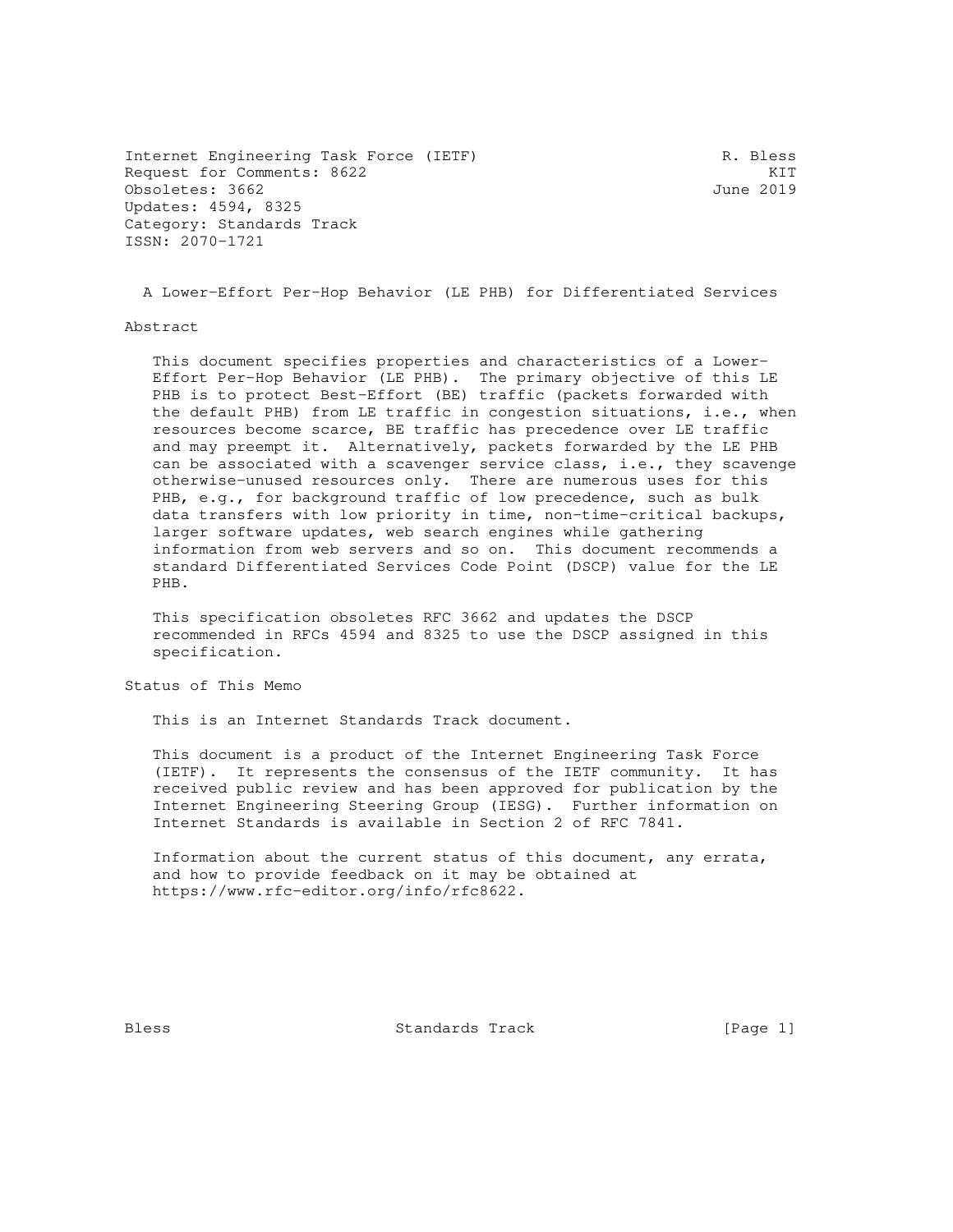Copyright Notice

 Copyright (c) 2019 IETF Trust and the persons identified as the document authors. All rights reserved.

 This document is subject to BCP 78 and the IETF Trust's Legal Provisions Relating to IETF Documents

 (https://trustee.ietf.org/license-info) in effect on the date of publication of this document. Please review these documents carefully, as they describe your rights and restrictions with respect to this document. Code Components extracted from this document must include Simplified BSD License text as described in Section 4.e of the Trust Legal Provisions and are provided without warranty as described in the Simplified BSD License.

 This document may contain material from IETF Documents or IETF Contributions published or made publicly available before November 10, 2008. The person(s) controlling the copyright in some of this material may not have granted the IETF Trust the right to allow modifications of such material outside the IETF Standards Process. Without obtaining an adequate license from the person(s) controlling the copyright in such materials, this document may not be modified outside the IETF Standards Process, and derivative works of it may not be created outside the IETF Standards Process, except to format it for publication as an RFC or to translate it into languages other than English.

Table of Contents

| 5.  |
|-----|
|     |
|     |
|     |
|     |
|     |
|     |
| 12. |
|     |
|     |
|     |
|     |
|     |
|     |
|     |
|     |

Bless Standards Track [Page 2]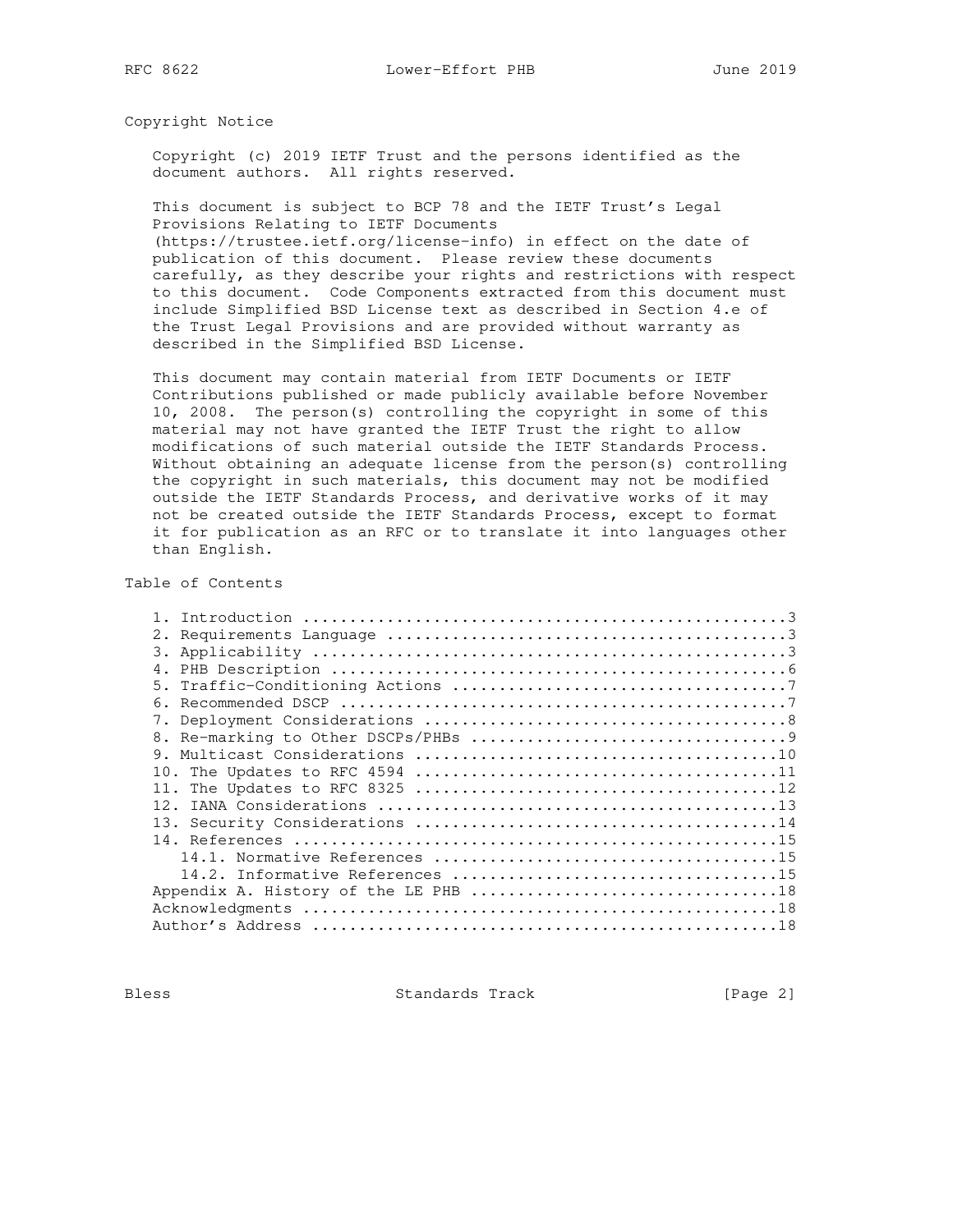## 1. Introduction

 This document defines a Differentiated Services (DS) per-hop behavior [RFC2474] called "Lower-Effort Per-Hop Behavior" (LE PHB), which is intended for traffic of sufficiently low urgency that all other traffic takes precedence over the LE traffic in consumption of network link bandwidth. Low-urgency traffic has a low priority for timely forwarding; note, however, that this does not necessarily imply that it is generally of minor importance. From this viewpoint, it can be considered as a network equivalent to a background priority for processes in an operating system. There may or may not be memory (buffer) resources allocated for this type of traffic.

 Some networks carry packets that ought to consume network resources only when no other traffic is demanding them. From this point of view, packets forwarded by the LE PHB scavenge otherwise-unused resources only; this led to the name "scavenger service" in early Internet2 deployments (see Appendix A). Other commonly used names for LE PHB types of services are "Lower than best effort" [Carlberg-LBE-2001] or "Less than best effort" [Chown-LBE-2003]. In summary, with the above-mentioned feature, the LE PHB has two important properties: it should scavenge residual capacity, and it must be preemptable by the default PHB (or other elevated PHBs) in case they need more resources. Consequently, the effect of this type of traffic on all other network traffic is strictly limited (the "no harm" property). This is distinct from "Best-Effort" (BE) traffic, since the network makes no commitment to deliver LE packets. In contrast, BE traffic receives an implied "good faith" commitment of at least some available network resources. This document proposes an LE DS PHB for handling this "optional" traffic in a DS node.

2. Requirements Language

 The key words "MUST", "MUST NOT", "REQUIRED", "SHALL", "SHALL NOT", "SHOULD", "SHOULD NOT", "RECOMMENDED", "NOT RECOMMENDED", "MAY", and "OPTIONAL" in this document are to be interpreted as described in BCP 14 [RFC2119] [RFC8174] when, and only when, they appear in all capitals, as shown here.

### 3. Applicability

 An LE PHB is applicable for many applications that otherwise use BE delivery. More specifically, it is suitable for traffic and services that can tolerate strongly varying throughput for their data flows, especially periods of very low throughput or even starvation (i.e., long interruptions due to significant or even complete packet loss). Therefore, an application sending an LE-marked flow needs to be able to tolerate short or (even very) long interruptions due to the

Bless Standards Track [Page 3]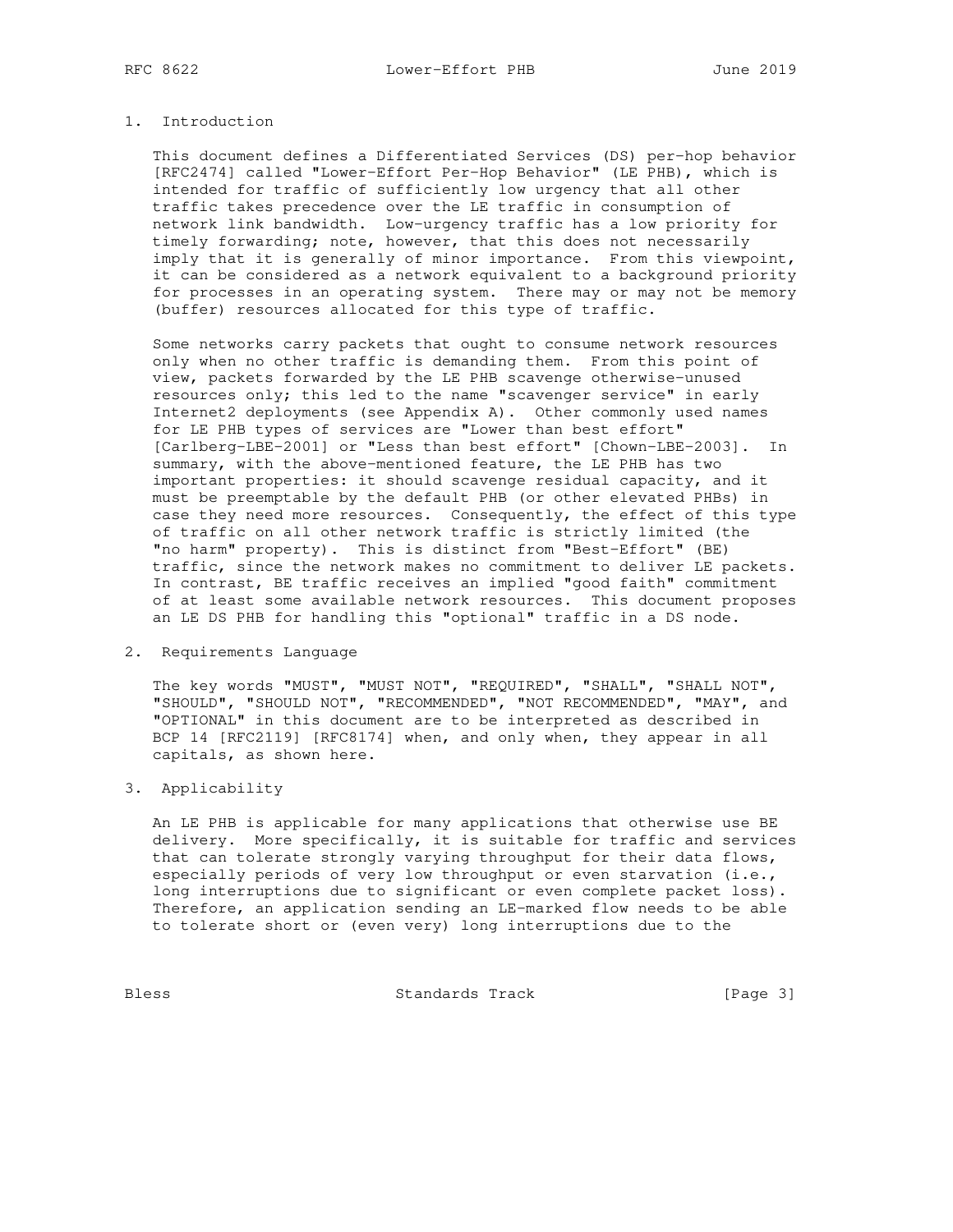presence of severe congestion conditions during the transmission of the flow. Thus, there ought to be an expectation that packets of the LE PHB could be excessively delayed or dropped when any other traffic is present. Whether or not a lack of progress is considered to be a failure is application dependent (e.g., if a transport connection fails due to timing out, the application may try several times to reestablish the transport connection in order to resume the application session before finally giving up). The LE PHB is suitable for sending traffic of low urgency across a DS domain or DS region.

 Just like BE traffic, LE traffic SHOULD be congestion controlled (i.e., use a congestion controlled transport or implement an appropriate congestion control method [RFC2914] [RFC8085]). Since LE traffic could be starved completely for a longer period of time, transport protocols or applications (and their related congestion control mechanisms) SHOULD be able to detect and react to such a starvation situation. An appropriate reaction would be to resume the transfer instead of aborting it, i.e., an LE-optimized transport ought to use appropriate retry strategies (e.g., exponential back-off with an upper bound) as well as corresponding retry and timeout limits in order to avoid the loss of the connection due to the above-mentioned starvation periods. While it is desirable to achieve a quick resumption of the transfer as soon as resources become available again, it may be difficult to achieve this in practice. In the case of a lack of a transport protocol and congestion control that are adapted to LE, applications can also use existing common transport protocols and implement session resumption by trying to reestablish failed connections. Congestion control is not only useful for letting the flows within the LE Behavior Aggregate (BA) adapt to the available bandwidth, which may be highly fluctuating; it is also essential if LE traffic is mapped to the default PHB in DS domains that do not support LE. In this case, the use of background transport protocols, e.g., similar to Low Extra Delay Background Transport (LEDBAT) [RFC6817], is expedient.

 The use of the LE PHB might assist a network operator in moving certain kinds of traffic or users to off-peak times. Furthermore, packets can be designated for the LE PHB when the goal is to protect all other packet traffic from competition with the LE aggregate while not completely banning LE traffic from the network. An LE PHB SHOULD NOT be used for a customer's "normal Internet" traffic and packets SHOULD NOT be "downgraded" to the LE PHB instead of being dropped, particularly when the packets are unauthorized traffic. The LE PHB is expected to have applicability in networks that have at least some unused capacity during certain periods.

Bless Standards Track [Page 4]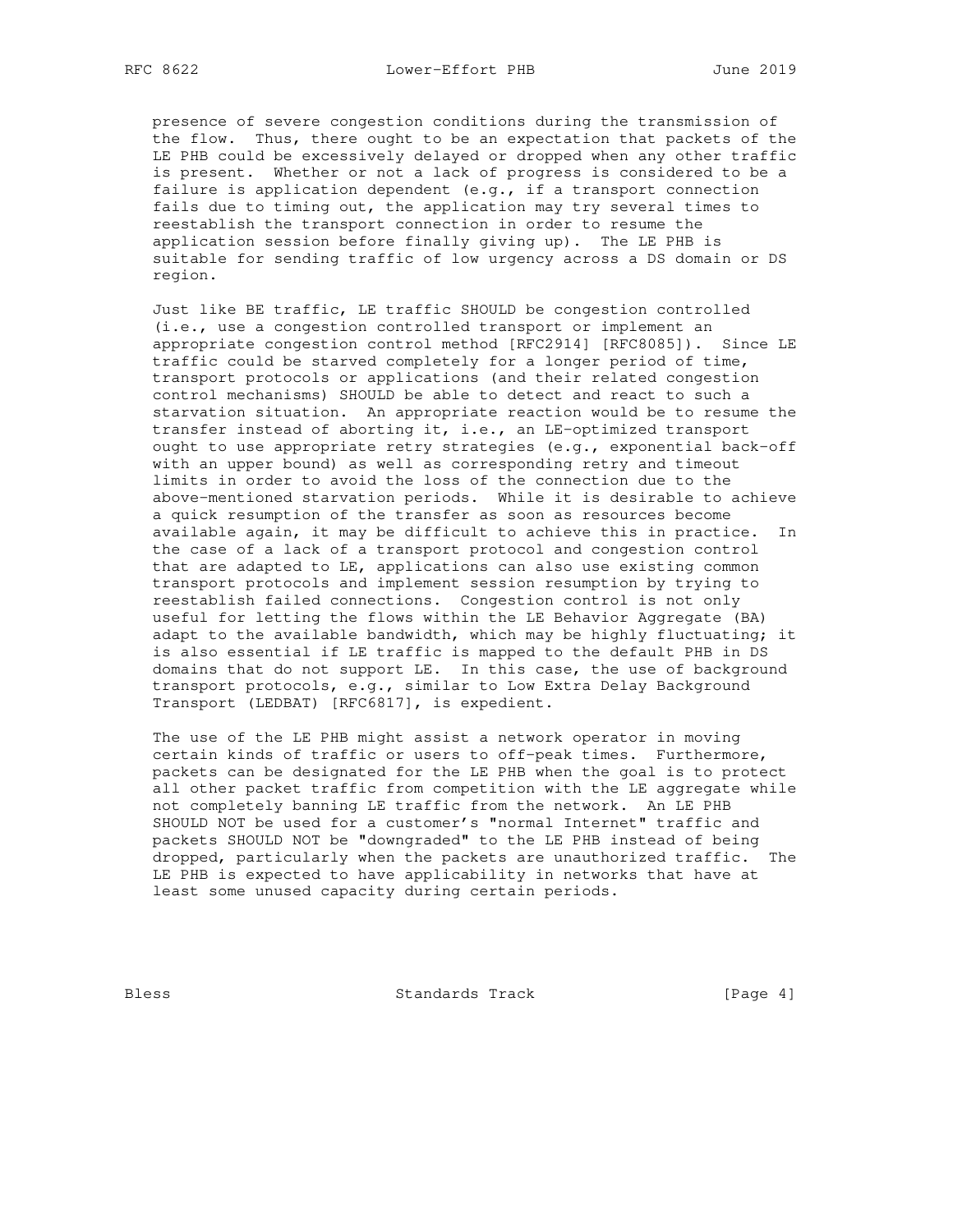The LE PHB allows networks to protect themselves from selected types of traffic as a complement to giving preferential treatment to other selected traffic aggregates. LE ought not be used for the general case of downgraded traffic, but it could be used by design, e.g., to protect an internal network from untrusted external traffic sources. In this case, there is no way for attackers to preempt internal (non-LE) traffic by flooding. Another use case in this regard is the forwarding of multicast traffic from untrusted sources. Multicast forwarding is currently enabled within domains only for specific sources within a domain -- not for sources from anywhere in the Internet. One major problem is that multicast routing creates traffic sources at (mostly) unpredictable branching points within a domain, potentially leading to congestion and packet loss. In the case where multicast traffic packets from untrusted sources are forwarded as LE traffic, they will not harm traffic from non-LE BAs. A further related use case is mentioned in [RFC3754]: preliminary forwarding of non-admitted multicast traffic.

 There is no intrinsic reason to limit the applicability of the LE PHB to any particular application or type of traffic. It is intended as an additional traffic engineering tool for network administrators. For instance, it can be used to fill protection capacity of transmission links that is otherwise unused. Some network providers keep link utilization below 50% to ensure that all traffic is forwarded without loss after rerouting caused by a link failure (cf. Section 6 of [RFC3439]). LE-marked traffic can utilize the normally unused capacity and will be preempted automatically in the case of link failure when 100% of the link capacity is required for all other traffic. Ideally, applications mark their packets as LE traffic, because they know the urgency of flows. Since LE traffic may be starved for longer periods of time, it is probably less suitable for real-time and interactive applications.

Example uses for the LE PHB:

- o For traffic caused by World Wide Web search engines while they gather information from web servers.
- o For software updates or dissemination of new releases of operating systems.
- o For reporting errors or telemetry data from operating systems or applications.
- o For backup traffic, non-time-critical synchronization, or mirroring traffic.
- o For content distribution transfers between caches.

Bless Standards Track [Page 5]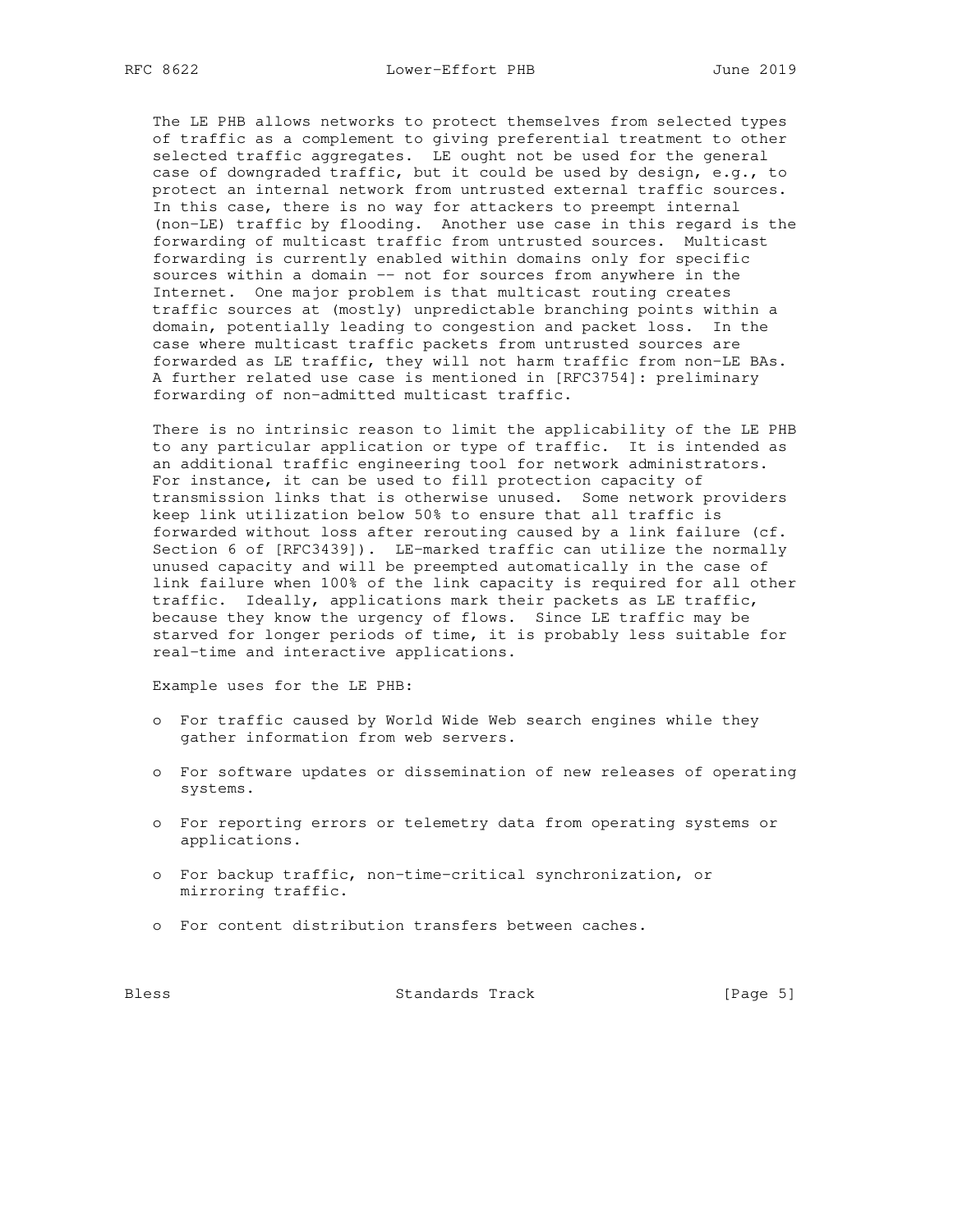- o For preloading or prefetching objects from web sites.
- o For network news and other "bulk mail" of the Internet.
- o For "downgraded" traffic from some other PHB when this does not violate the operational objectives of the other PHB.
- o For multicast traffic from untrusted (e.g., non-local) sources.
- 4. PHB Description

 The LE PHB is defined in relation to the default PHB (BE). A packet forwarded with the LE PHB SHOULD have lower precedence than packets forwarded with the default PHB, i.e., in the case of congestion, LE-marked traffic SHOULD be dropped prior to dropping any default PHB traffic. Ideally, LE packets would be forwarded only when no packet with any other PHB is awaiting transmission. This means that in the case of link resource contention LE traffic can be starved completely, which may not always be desired by the network operator's policy. A scheduler used to implement the LE PHB may reflect this policy accordingly.

 A straightforward implementation could be a simple priority scheduler serving the default PHB queue with higher priority than the LE PHB queue. Alternative implementations may use scheduling algorithms that assign a very small weight to the LE class. This, however, could sometimes cause better service for LE packets compared to BE packets in cases when the BE share is fully utilized and the LE share is not.

 If a dedicated LE queue is not available, an active queue management mechanism within a common BE/LE queue could also be used. This could drop all arriving LE packets as soon as certain queue length or sojourn time thresholds are exceeded.

 Since congestion control is also useful within the LE traffic class, Explicit Congestion Notification (ECN) [RFC3168] SHOULD be used for LE packets, too. More specifically, an LE implementation SHOULD also apply Congestion Experienced (CE) marking for ECT-marked packets ("ECT" stands for ECN-Capable Transport), and transport protocols used for LE SHOULD support and employ ECN. For more information on the benefits of using ECN, see [RFC8087].

Bless Standards Track [Page 6]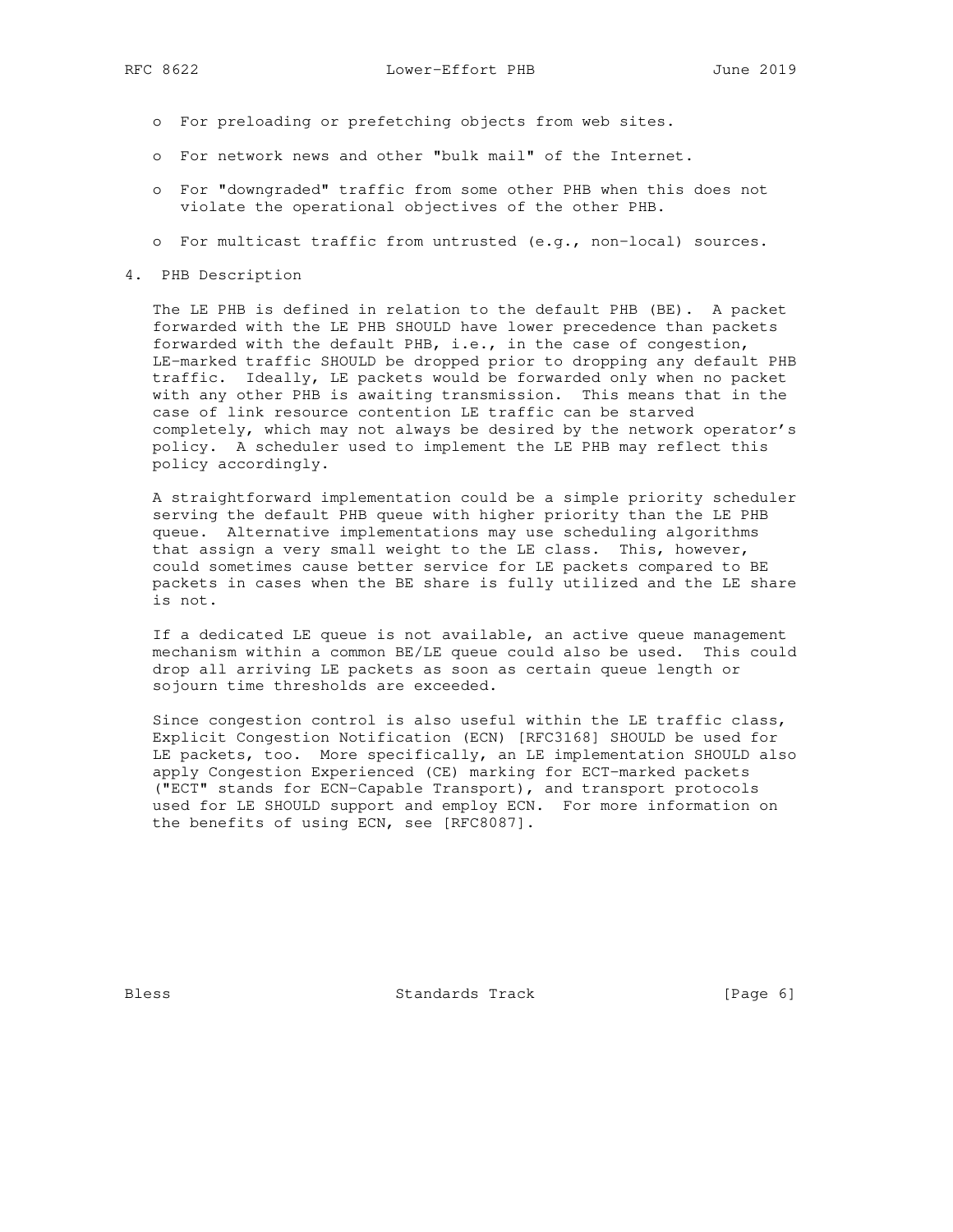#### 5. Traffic-Conditioning Actions

 If possible, packets SHOULD be pre-marked in DS-aware end systems by applications due to their specific knowledge about the particular precedence of packets. There is no incentive for DS domains to distrust this initial marking, because letting LE traffic enter a DS domain causes no harm. Thus, any policing, such as limiting the rate of LE traffic, is not necessary at the DS boundary.

 As for most other PHBs, an initial classification and marking can also be performed at the first DS boundary node according to the DS domain's own policies (e.g., as a protection measure against untrusted sources). However, non-LE traffic (e.g., BE traffic) SHOULD NOT be re-marked to LE. Re-marking traffic from another PHB results in that traffic being "downgraded". This changes the way the network treats this traffic, and it is important not to violate the operational objectives of the original PHB. See Sections 3 and 8 for notes related to downgrading.

#### 6. Recommended DSCP

The RECOMMENDED codepoint for the LE PHB is '000001'.

 Earlier specifications (e.g., [RFC4594]) recommended the use of Class Selector 1 (CS1) as the codepoint (as mentioned in [RFC3662]). This is problematic, since it may cause a priority inversion in Diffserv domains that treat CS1 as originally proposed in [RFC2474], resulting in forwarding LE packets with higher precedence than BE packets. Existing implementations SHOULD transition to use the unambiguous LE codepoint '000001' whenever possible.

 This particular codepoint was chosen due to measurements on the currently observable Differentiated Services Code Point (DSCP) re-marking behavior in the Internet [IETF99-Secchi]. Since some network domains set the former IP Precedence bits to zero, it is possible that some other standardized DSCPs get mapped to the LE PHB DSCP if it were taken from the DSCP Standards Action Pool 1 (xxxxx0) [RFC2474] [RFC8436].

Bless Standards Track [Page 7]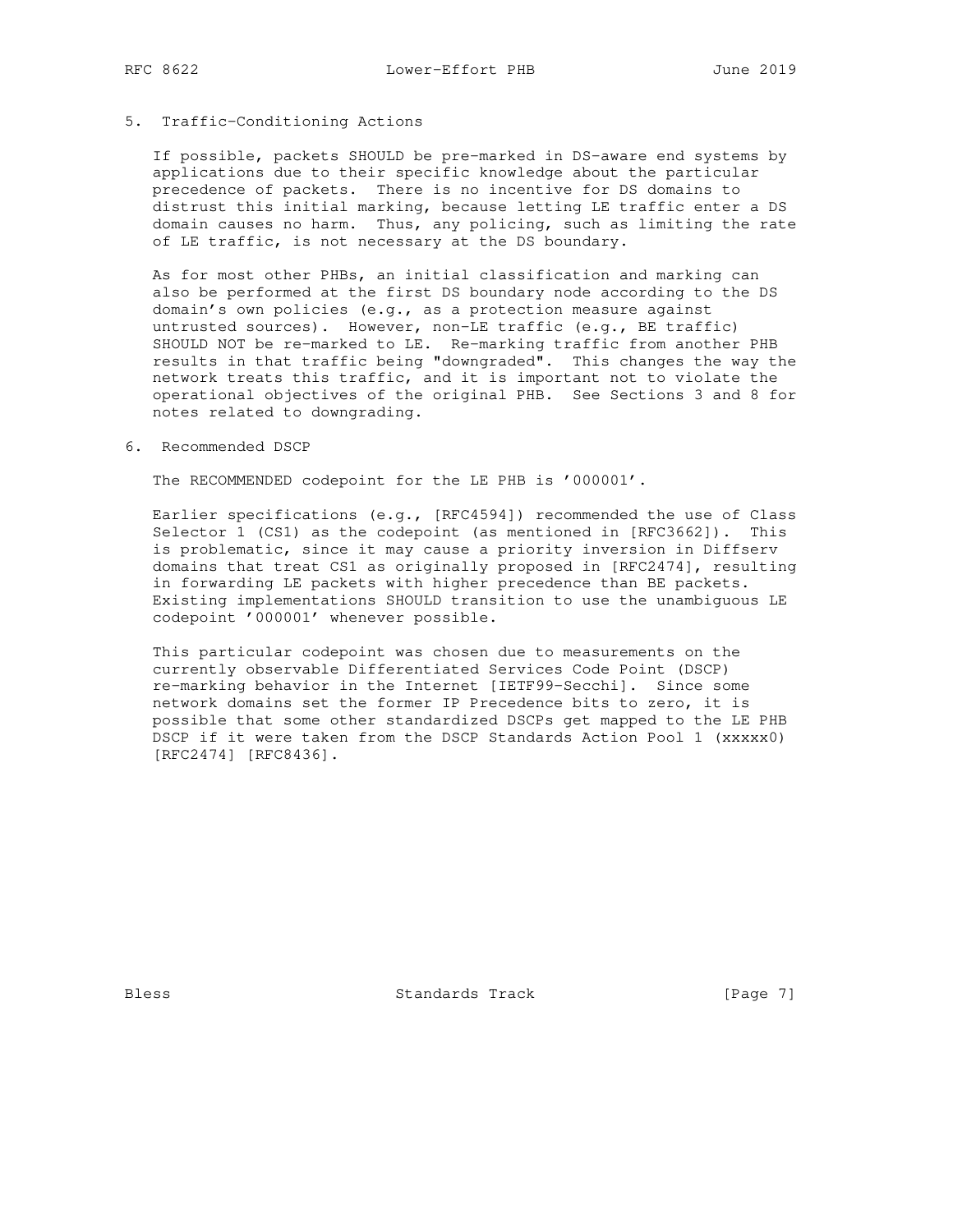7. Deployment Considerations

In order to enable LE support, DS nodes typically only need

- o A BA classifier (see [RFC2475]) that classifies packets according to the LE DSCP
- o A dedicated LE queue
- o A suitable scheduling discipline, e.g., simple priority queueing

 Alternatively, implementations could use active queue management mechanisms instead of a dedicated LE queue, e.g., dropping all arriving LE packets when certain queue length or sojourn time thresholds are exceeded.

 Internet-wide deployment of the LE PHB is eased by the following properties:

- o No harm to other traffic: since the LE PHB has the lowest forwarding priority, it does not consume resources from other PHBs. Deployment across different provider domains with LE support causes no trust issues or attack vectors to existing (non-LE) traffic. Thus, providers can trust LE markings from end systems, i.e., there is no need to police or re-mark incoming LE traffic.
- o No PHB parameters or configuration of traffic profiles: the LE PHB itself possesses no parameters that need to be set or configured. Similarly, since LE traffic requires no admission or policing, it is not necessary to configure traffic profiles.
- o No traffic-conditioning mechanisms: the LE PHB requires no traffic meters, droppers, or shapers. See also Section 5 for further discussion.

 Operators of DS domains that cannot or do not want to implement the LE PHB  $(e.q.,)$  because there is no separate LE queue available in the corresponding nodes) SHOULD NOT drop packets marked with the LE DSCP. They SHOULD map packets with this DSCP to the default PHB and SHOULD preserve the LE DSCP marking. DS domain operators that do not implement the LE PHB should be aware that they violate the "no harm" property of LE. See also Section 8 for further discussion of forwarding LE traffic with the default PHB instead of the LE PHB.

Bless Standards Track [Page 8]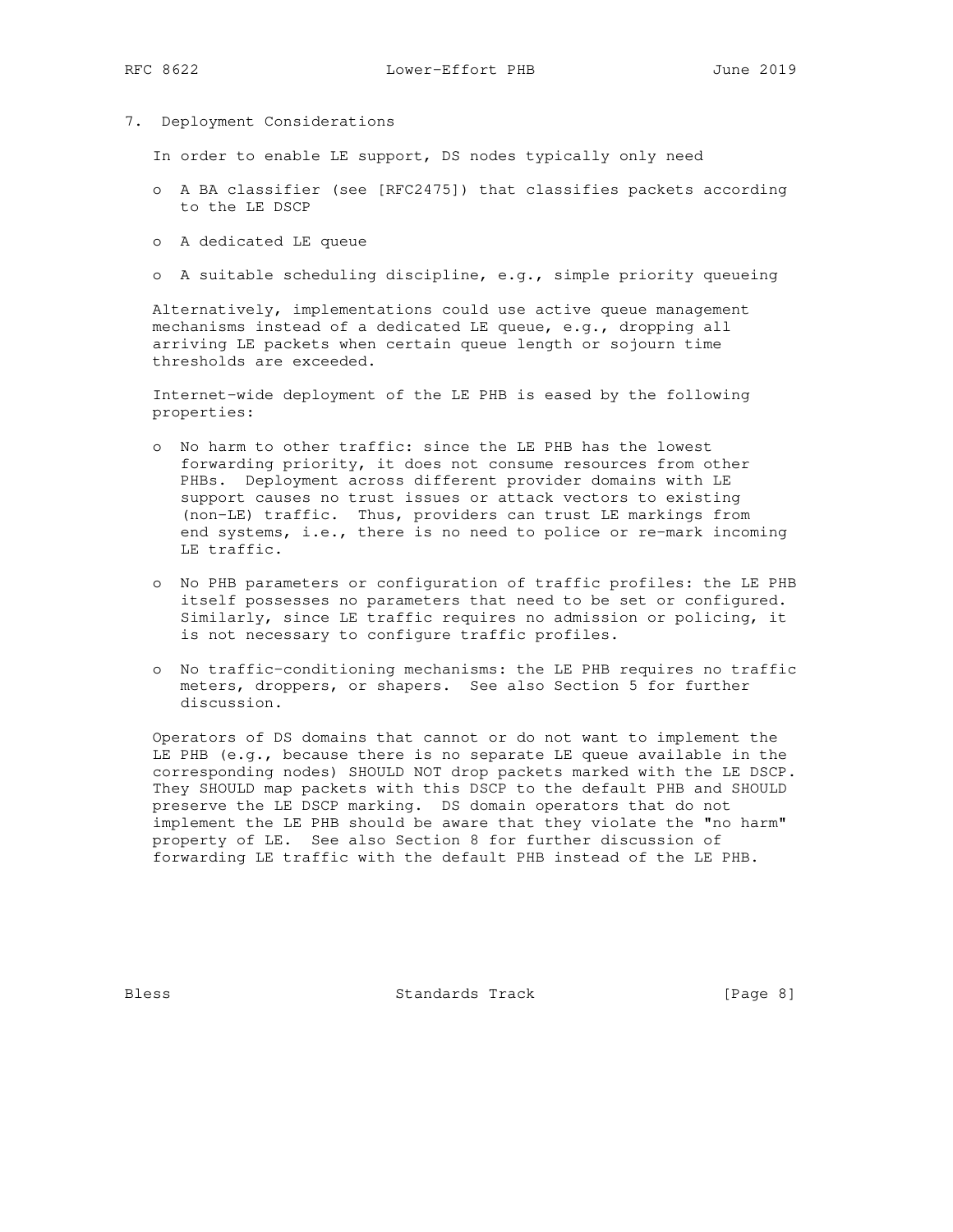### 8. Re-marking to Other DSCPs/PHBs

 "DSCP bleaching", i.e., setting the DSCP to '000000' (default PHB) is NOT RECOMMENDED for this PHB. This may cause effects that are in contrast to the original intent to protect BE traffic from LE traffic (the "no harm" property). In the case that a DS domain does not support the LE PHB, its nodes SHOULD treat LE-marked packets with the default PHB instead (by mapping the LE DSCP to the default PHB), but they SHOULD do so without re-marking to DSCP '000000'. This is because DS domains that are traversed later may then still have the opportunity to treat such packets according to the LE PHB.

 Operators of DS domains that forward LE traffic within the BE aggregate need to be aware of the implications, i.e., induced congestion situations and QoS degradation of the original BE traffic. In this case, the LE property of not harming other traffic is no longer fulfilled. To limit the impact in such cases, traffic policing of the LE aggregate MAY be used.

 In the case that LE-marked packets are effectively carried with the default PHB (i.e., forwarded as BE traffic), they get a better forwarding treatment than expected. For some applications and services, it is favorable if the transmission is finished earlier than expected. However, in some cases, it may be against the original intention of the LE PHB user to strictly send the traffic only if otherwise-unused resources are available. In the case that LE traffic is mapped to the default PHB, LE traffic may compete with BE traffic for the same resources and thus adversely affect the original BE aggregate. Applications that want to ensure the lower precedence compared to BE traffic even in such cases SHOULD additionally use a corresponding lower-than-BE transport protocol [RFC6297], e.g., LEDBAT [RFC6817].

 A DS domain that still uses DSCP CS1 for marking LE traffic (including Low-Priority Data as defined in [RFC4594] or the old definition in [RFC3662]) SHOULD re-mark traffic to the LE DSCP '000001' at the egress to the next DS domain. This increases the probability that the DSCP is preserved end to end, whereas a CS1-marked packet may be re-marked by the default DSCP if the next domain is applying Diffserv-Interconnection [RFC8100].

Bless Standards Track [Page 9]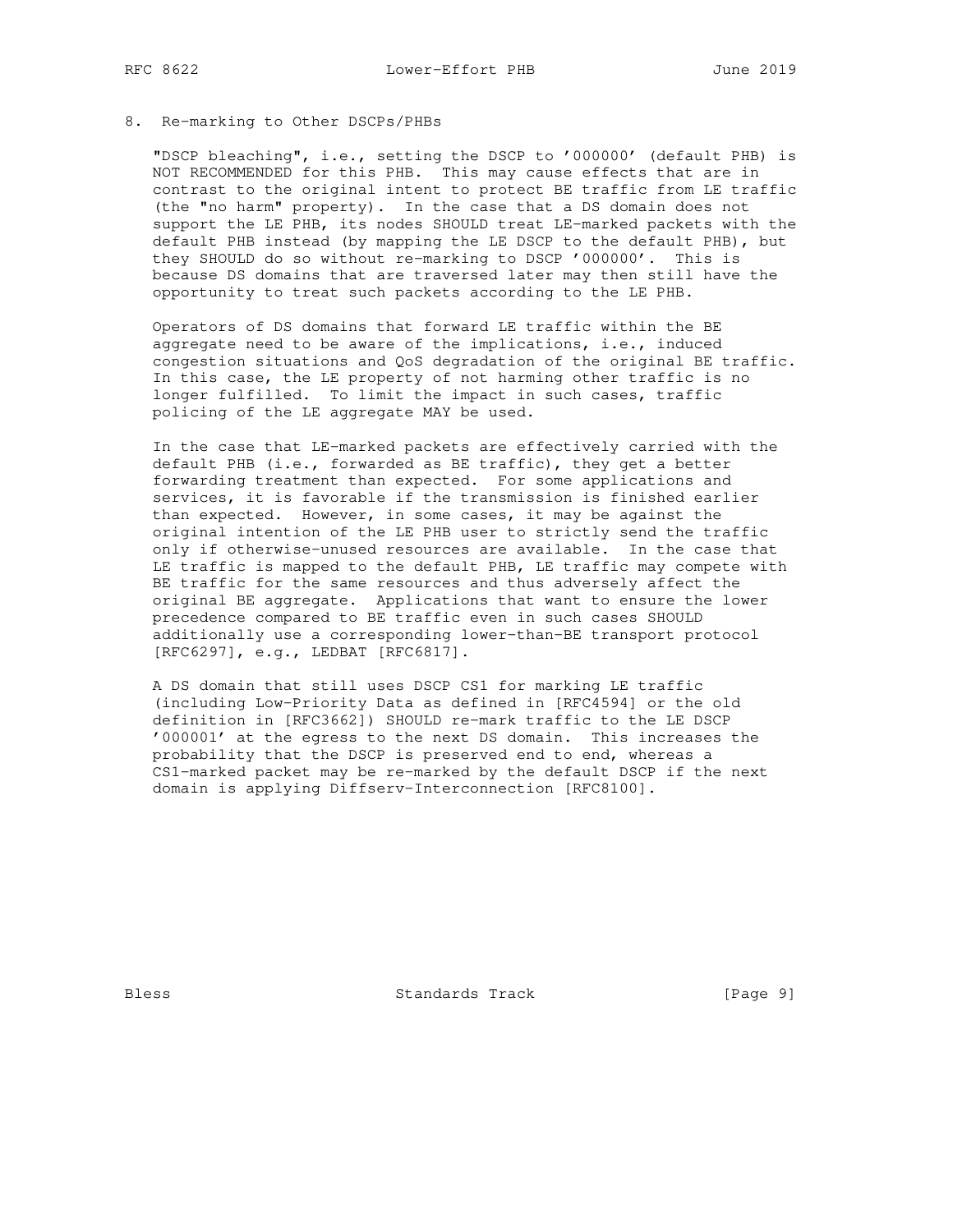### 9. Multicast Considerations

 Basically, the multicast considerations in [RFC3754] apply. However, using the LE PHB for multicast requires paying special attention to how packets get replicated inside routers. Due to multicast packet replication, resource contention may actually occur even before a packet is forwarded to its output port. In the worst case, these forwarding resources are missing for higher-priority multicast or even unicast packets.

 Several forward error correction coding schemes, such as fountain codes (e.g., [RFC5053]), allow reliable data delivery even in environments with a potentially high amount of packet loss in transmission. When used, for example, over satellite links or other broadcast media, this means that receivers that lose 80% of packets in transmission simply need five times longer to receive the complete data than those receivers experiencing no loss (without any receiver feedback required).

 Superficially viewed, it may sound very attractive to use IP multicast with the LE PHB to build this type of opportunistic reliable distribution in IP networks, but it can only be usefully deployed with routers that do not experience forwarding/replication resource starvation when a large amount of packets (virtually) need to be replicated to links where the LE queue is full.

 Thus, a packet replication mechanism for LE-marked packets should consider the situation at the respective output links: it is a waste of internal forwarding resources if a packet is replicated to output links that have no resources left for LE forwarding. In those cases, a packet would have been replicated just to be dropped immediately after finding a filled LE queue at the respective output port. Such behavior could be avoided -- for example, by using a conditional internal packet replication: a packet would then only be replicated in cases where the output link is not fully used. This conditional replication, however, is probably not widely implemented.

 While the resource contention problem caused by multicast packet replication is also true for other Diffserv PHBs, LE forwarding is special, because often it is assumed that LE packets only get forwarded in the case of available resources at the output ports. The previously mentioned redundancy data traffic could suitably use the varying available residual bandwidth being utilized by the LE PHB, but only if the specific requirements stated above for conditional replication in the internal implementation of the network devices are considered.

Bless Standards Track [Page 10]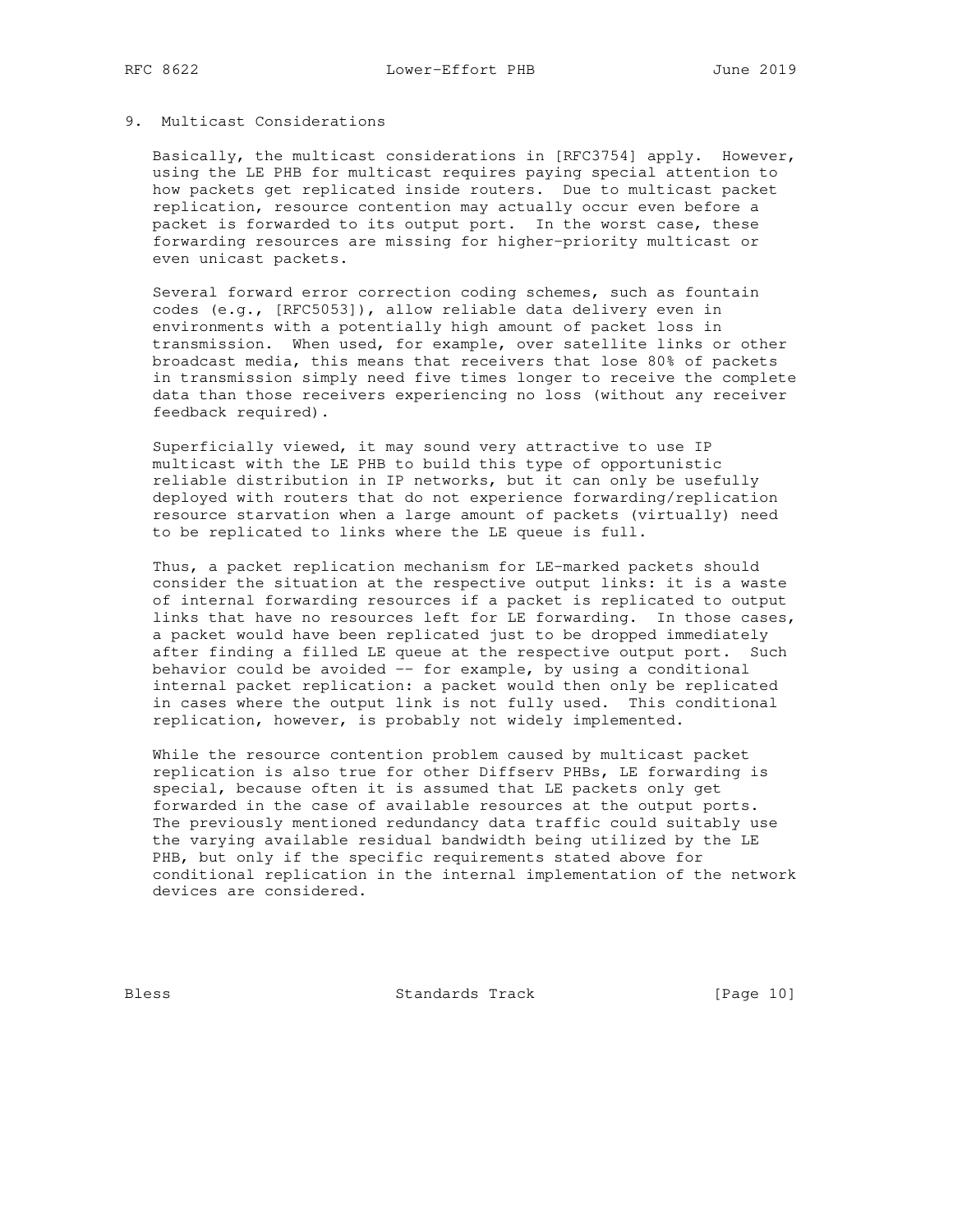#### 10. The Updates to RFC 4594

 [RFC4594] recommended the use of CS1 as the codepoint in its Section 4.10, whereas CS1 was defined in [RFC2474] to have a higher precedence than CS0, i.e., the default PHB. Consequently, Diffserv domains implementing CS1 according to [RFC2474] will cause a priority inversion for LE packets that contradicts the original purpose of LE. Therefore, every occurrence of the CS1 DSCP is replaced by the LE DSCP.

Changes:

 o This update to RFC 4594 removes the following entry from its Figure 3:

| Low-Priority | 001000 | Any flow that has no BW |
|--------------|--------|-------------------------|
| )ata         |        | assurance               |

and replaces it with the following entry:

| Low-Priority | ٦F. | ᲘᲘᲘᲘᲘ1 | Any flow that has no BW |
|--------------|-----|--------|-------------------------|
| )ata         |     |        | assurance               |

 o This update to RFC 4594 extends the Notes text below Figure 3 that currently states "Notes for Figure 3: Default Forwarding (DF) and Class Selector 0 (CS0) provide equivalent behavior and use the same DS codepoint, '000000'." to state "Notes for Figure 3: Default Forwarding (DF) and Class Selector 0 (CS0) provide equivalent behavior and use the same DSCP, '000000'. The prior recommendation to use the CS1 DSCP for Low-Priority Data has been replaced by the current recommendation to use the LE DSCP, '000001'."

Bless Standards Track [Page 11]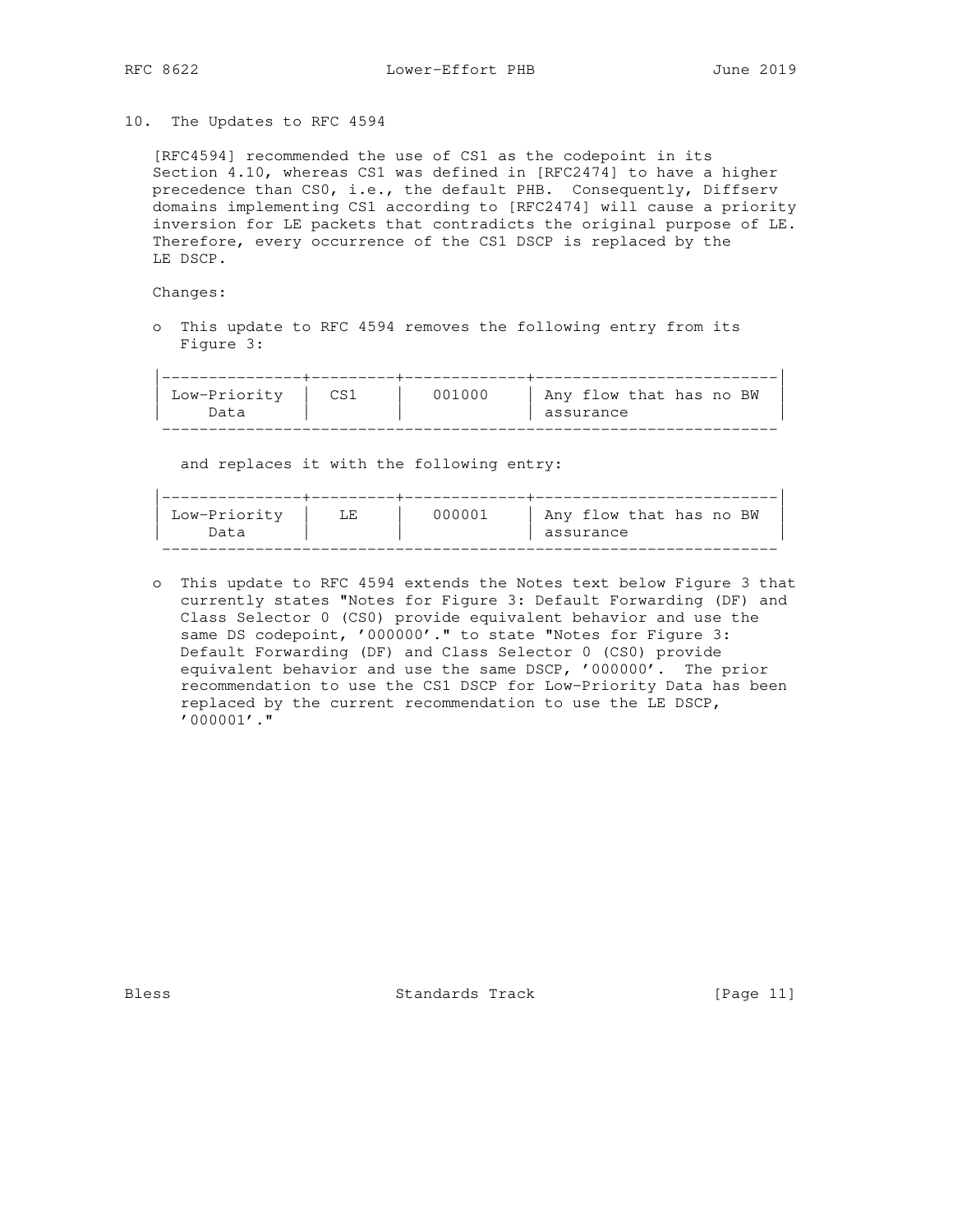RFC 8622 Lower-Effort PHB June 2019

 o This update to RFC 4594 removes the following entry from its Figure 4:

|      | Low-Priority $\vert$ CS1 $\vert$ Not applicable | RFC3662   Rate | Yes |
|------|-------------------------------------------------|----------------|-----|
| )ata |                                                 |                |     |

and replaces it with the following entry:

| Low-Priority | LE | Not applicable | RFC 8622 1 | Rate | Y≏s |
|--------------|----|----------------|------------|------|-----|
| Jata         |    |                |            |      |     |

- o Section 2.3 of [RFC4594] specifies the following: "In network segments that use IP precedence marking, only one of the two service classes can be supported, High-Throughput Data or Low-Priority Data. We RECOMMEND that the DSCP value(s) of the unsupported service class be changed to 000xx1 on ingress and changed back to original value(s) on egress of the network segment that uses precedence marking. For example, if Low-Priority Data is mapped to Standard service class, then 000001 DSCP marking MAY be used to distinguish it from Standard marked packets on egress." This document removes this recommendation, because by using the LE DSCP defined herein, such re-marking is not necessary. So, even if Low-Priority Data is unsupported (i.e., mapped to the default PHB), the LE DSCP should be kept across the domain as RECOMMENDED in Section 8. That removed text is replaced by the following: "In network segments that use IP Precedence marking, the Low-Priority Data service class receives the same Diffserv QoS as the Standard service class when the LE DSCP is used for Low-Priority Data traffic. This is acceptable behavior for the Low-Priority Data service class, although it is not the preferred behavior."
- o This document removes the following line in Section 4.10 of RFC 4594: "The RECOMMENDED DSCP marking is CS1 (Class Selector 1)." and replaces it with the following text: "The RECOMMENDED DSCP marking is LE (Lower Effort), which replaces the prior recommendation for CS1 (Class Selector 1) marking."

11. The Updates to RFC 8325

 Section 4.2.10 of RFC 8325 [RFC8325] specifies that "[RFC3662] and [RFC4594] both recommend Low-Priority Data be marked CS1 DSCP." This is updated to "[RFC3662] recommends that Low-Priority Data be marked CS1 DSCP. [RFC4594], as updated by RFC 8622, recommends that Low-Priority Data be marked LE DSCP."

Bless Standards Track [Page 12]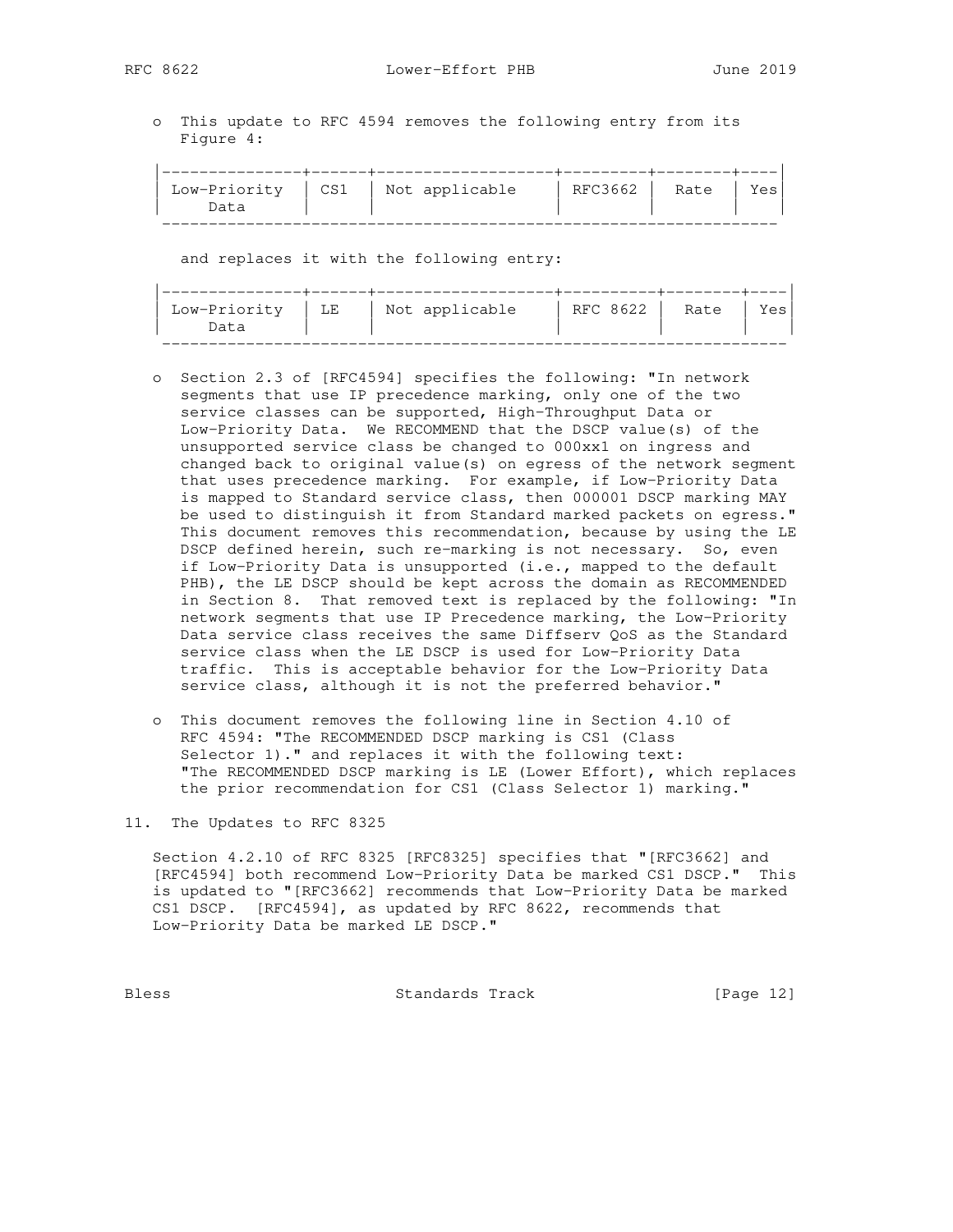This document removes the following paragraph in Section 4.2.10 of [RFC8325], because this document makes the anticipated change: "Note: This marking recommendation may change in the future, as [LE-PHB] defines a Lower Effort (LE) PHB for Low-Priority Data traffic and recommends an additional DSCP for this traffic."

 Section 4.2.10 of RFC 8325 [RFC8325] specifies that "therefore, it is RECOMMENDED to map Low-Priority Data traffic marked CS1 DSCP to UP 1", which is updated to "therefore, it is RECOMMENDED to map Low-Priority Data traffic marked with LE DSCP or legacy CS1 DSCP to UP 1".

 This update to RFC 8325 replaces the following entry from its Figure 1:

| Low-Priority   CS1   RFC 3662 |  | AC_BK (Background) |
|-------------------------------|--|--------------------|
| Data                          |  |                    |
|                               |  |                    |

with the following entries:

| Low-Priority<br>Data          | LE  | RFC 8622 |  | AC_BK (Background) |
|-------------------------------|-----|----------|--|--------------------|
| Low-Priority<br>Data (legacy) | CS1 | RFC 3662 |  | AC_BK (Background) |

12. IANA Considerations

 This document assigns the Differentiated Services Field Codepoint (DSCP) '000001' from the "Differentiated Services Field Codepoints (DSCP)" registry (https://www.iana.org/assignments/dscp-registry/) ("DSCP Pool 3 Codepoints", Codepoint Space xxxx01, Standards Action) [RFC8126] to the LE PHB. This document uses a DSCP from Pool 3 in order to avoid problems for other PHB-marked flows, where they could become accidentally re-marked as LE PHB, e.g., due to partial DSCP bleaching. See [RFC8436] regarding reclassifying Pool 3 for Standards Action.

Bless Standards Track [Page 13]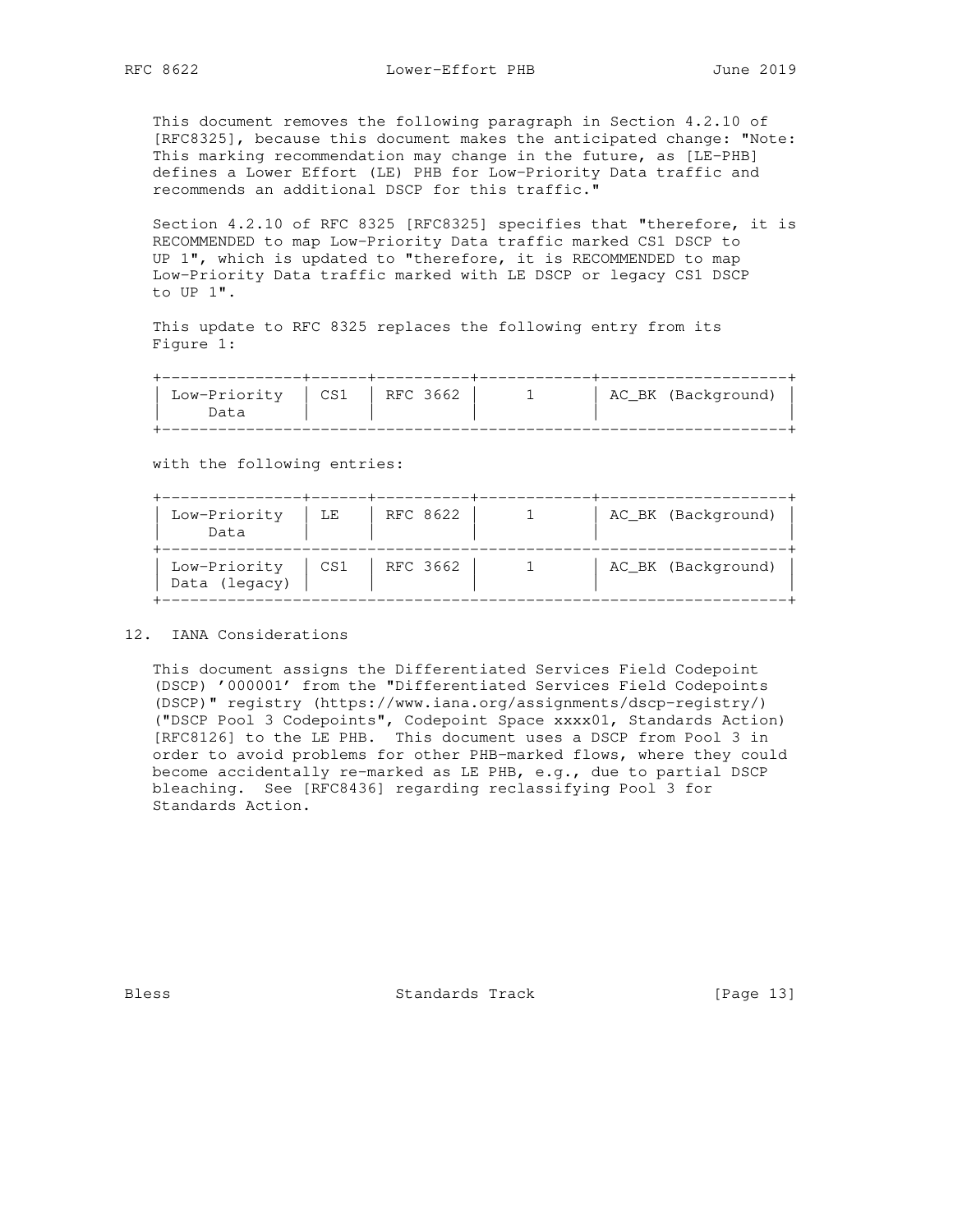IANA has updated this registry as follows:

- o Name: LE
- o Value (Binary): 000001
- o Value (Decimal): 1
- o Reference: RFC 8622
- 13. Security Considerations

 There are no specific security exposures for this PHB. Since it defines a new class that is of low forwarding priority, re-marking other traffic as LE traffic may lead to QoS degradation of such traffic. Thus, any attacker that is able to modify the DSCP of a packet to LE may carry out a downgrade attack. See the general security considerations in [RFC2474] and [RFC2475].

With respect to privacy, an attacker could use the information from the DSCP to infer that the transferred (probably even encrypted) content is considered of low priority or low urgency by a user if the DSCP was set per the user's request. On the one hand, this disclosed information is useful only if correlation with metadata (such as the user's IP address) and/or other flows reveal a user's identity. On the other hand, it might help an observer (e.g., a state-level actor) who is interested in learning about the user's behavior from observed traffic: LE-marked background traffic (such as software downloads, operating system updates, or telemetry data) may be less interesting for surveillance than general web traffic. Therefore, the LE marking may help the observer to focus on potentially more interesting traffic (however, the user may exploit this particular assumption and deliberately hide interesting traffic in the LE aggregate). Apart from such considerations, the impact of disclosed information by the LE DSCP is likely negligible in most cases, given the numerous traffic analysis possibilities and general privacy threats (e.g., see [RFC6973]).

Bless Standards Track [Page 14]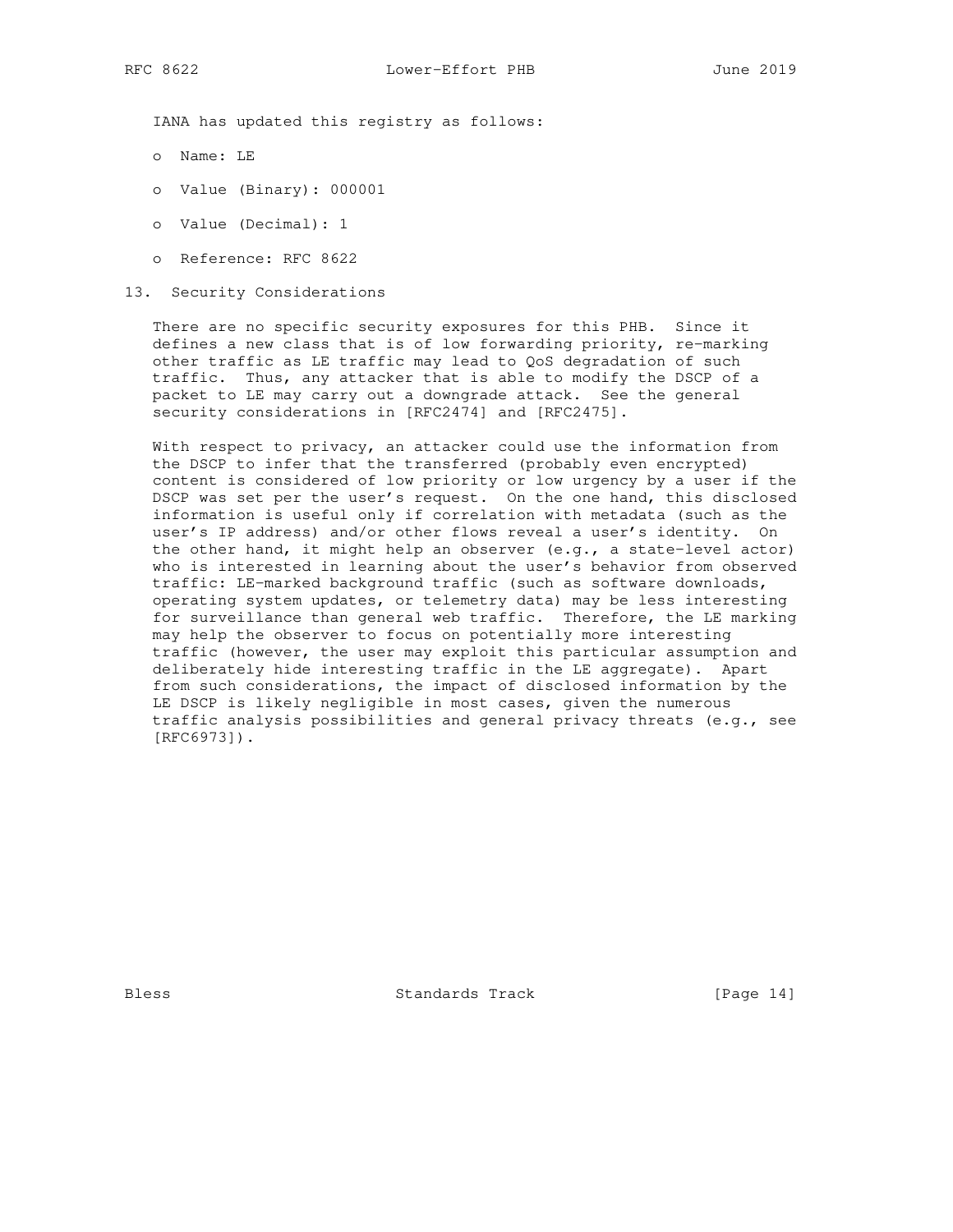## 14. References

- 14.1. Normative References
	- [RFC2119] Bradner, S., "Key words for use in RFCs to Indicate Requirement Levels", BCP 14, RFC 2119, DOI 10.17487/RFC2119, March 1997, <https://www.rfc-editor.org/info/rfc2119>.
	- [RFC2474] Nichols, K., Blake, S., Baker, F., and D. Black, "Definition of the Differentiated Services Field (DS Field) in the IPv4 and IPv6 Headers", RFC 2474, DOI 10.17487/RFC2474, December 1998, <https://www.rfc-editor.org/info/rfc2474>.
	- [RFC2475] Blake, S., Black, D., Carlson, M., Davies, E., Wang, Z., and W. Weiss, "An Architecture for Differentiated Services", RFC 2475, DOI 10.17487/RFC2475, December 1998, <https://www.rfc-editor.org/info/rfc2475>.
	- [RFC8174] Leiba, B., "Ambiguity of Uppercase vs Lowercase in RFC 2119 Key Words", BCP 14, RFC 8174, DOI 10.17487/RFC8174, May 2017, <https://www.rfc-editor.org/info/rfc8174>.
- 14.2. Informative References

[Carlberg-LBE-2001]

 Carlberg, K., Gevros, P., and J. Crowcroft, "Lower than best effort: a design and implementation", ACM SIGCOMM Computer Communication Review, Volume 31 Issue 2 supplement, DOI 10.1145/844193.844208, April 2001, <https://dl.acm.org/citation.cfm?doid=844193.844208>.

[Chown-LBE-2003]

 Chown, T., Ferrari, T., Leinen, S., Sabatino, R., Simar, N., and S. Venaas, "Less than Best Effort: Application Scenarios and Experimental Results", Proceedings of the Second International Workshop on Quality of Service in Multiservice IP Networks (QoS-IP 2003), Lecture Notes in Computer Science, vol 2601, Springer, Berlin, Heidelberg, Pages 131-144, DOI 10.1007/3-540-36480-3\_10, February 2003, <https://link.springer.com/chapter/ 10.1007%2F3-540-36480-3\_10>.

Bless Standards Track [Page 15]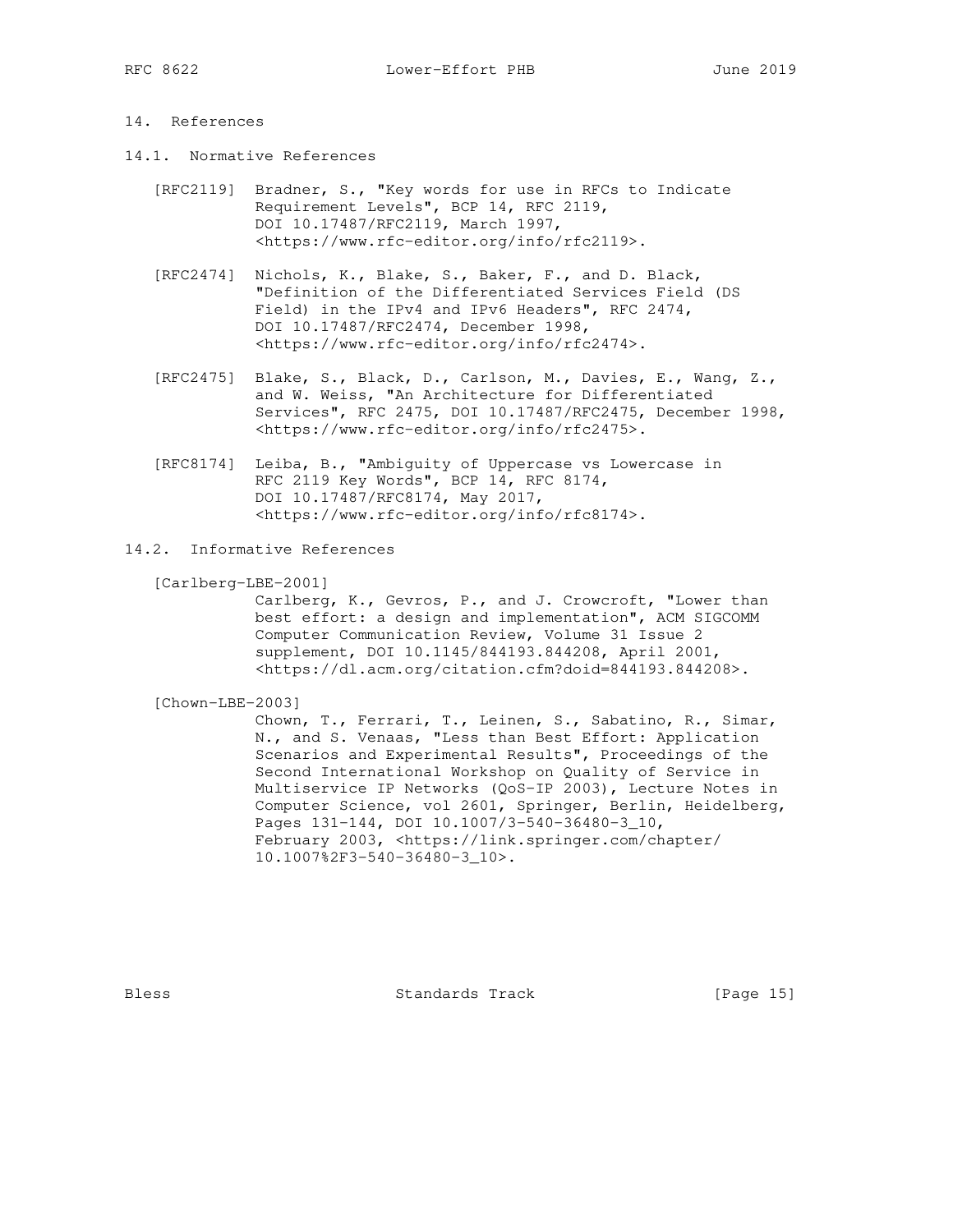[Diffserv-LBE-PHB] Bless, R. and K. Wehrle, "A Lower Than Best-Effort Per-Hop Behavior", Work in Progress, draft-bless-diffserv-lbe-phb-00, September 1999.

[IETF99-Secchi]

 Secchi, R., Venne, A., and A. Custura, "Measurements concerning the DSCP for a LE PHB", Presentation held at the 99th IETF Meeting, TSVWG, Prague, July 2017, <https://datatracker.ietf.org/meeting/99/materials/ slides-99-tsvwg-sessb-31measurements-concerning the-dscp-for-a-le-phb-00>.

- [RFC2914] Floyd, S., "Congestion Control Principles", BCP 41, RFC 2914, DOI 10.17487/RFC2914, September 2000, <https://www.rfc-editor.org/info/rfc2914>.
- [RFC3168] Ramakrishnan, K., Floyd, S., and D. Black, "The Addition of Explicit Congestion Notification (ECN) to IP", RFC 3168, DOI 10.17487/RFC3168, September 2001, <https://www.rfc-editor.org/info/rfc3168>.
- [RFC3439] Bush, R. and D. Meyer, "Some Internet Architectural Guidelines and Philosophy", RFC 3439, DOI 10.17487/RFC3439, December 2002, <https://www.rfc-editor.org/info/rfc3439>.
- [RFC3662] Bless, R., Nichols, K., and K. Wehrle, "A Lower Effort Per-Domain Behavior (PDB) for Differentiated Services", RFC 3662, DOI 10.17487/RFC3662, December 2003, <https://www.rfc-editor.org/info/rfc3662>.
- [RFC3754] Bless, R. and K. Wehrle, "IP Multicast in Differentiated Services (DS) Networks", RFC 3754, DOI 10.17487/RFC3754, April 2004, <https://www.rfc-editor.org/info/rfc3754>.
- [RFC4594] Babiarz, J., Chan, K., and F. Baker, "Configuration Guidelines for DiffServ Service Classes", RFC 4594, DOI 10.17487/RFC4594, August 2006, <https://www.rfc-editor.org/info/rfc4594>.
- [RFC5053] Luby, M., Shokrollahi, A., Watson, M., and T. Stockhammer, "Raptor Forward Error Correction Scheme for Object Delivery", RFC 5053, DOI 10.17487/RFC5053, October 2007, <https://www.rfc-editor.org/info/rfc5053>.

Bless Standards Track [Page 16]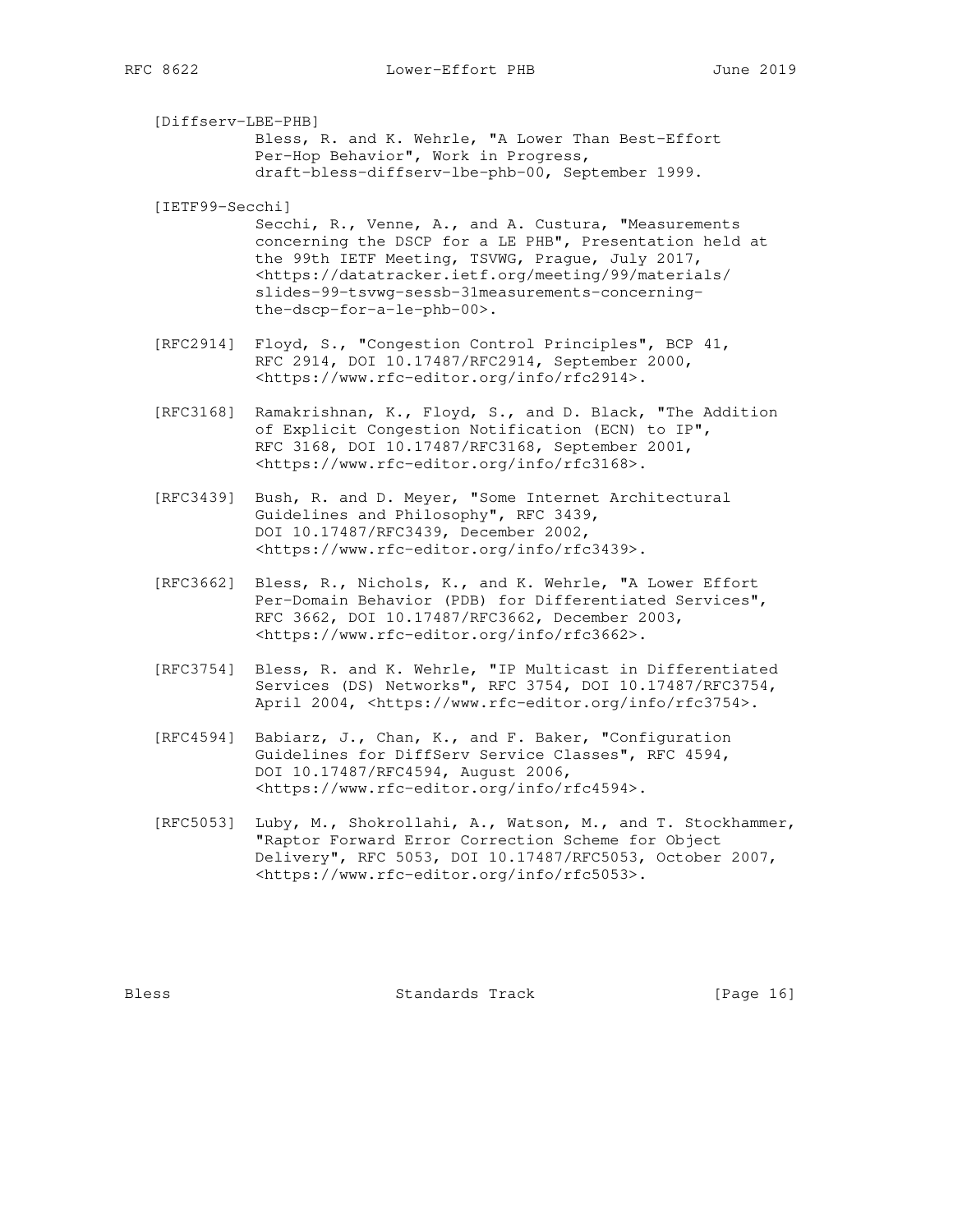- [RFC6297] Welzl, M. and D. Ros, "A Survey of Lower-than-Best-Effort Transport Protocols", RFC 6297, DOI 10.17487/RFC6297, June 2011, <https://www.rfc-editor.org/info/rfc6297>.
- [RFC6817] Shalunov, S., Hazel, G., Iyengar, J., and M. Kuehlewind, "Low Extra Delay Background Transport (LEDBAT)", RFC 6817, DOI 10.17487/RFC6817, December 2012, <https://www.rfc-editor.org/info/rfc6817>.
- [RFC6973] Cooper, A., Tschofenig, H., Aboba, B., Peterson, J., Morris, J., Hansen, M., and R. Smith, "Privacy Considerations for Internet Protocols", RFC 6973, DOI 10.17487/RFC6973, July 2013, <https://www.rfc-editor.org/info/rfc6973>.
- [RFC8085] Eggert, L., Fairhurst, G., and G. Shepherd, "UDP Usage Guidelines", BCP 145, RFC 8085, DOI 10.17487/RFC8085, March 2017, <https://www.rfc-editor.org/info/rfc8085>.
- [RFC8087] Fairhurst, G. and M. Welzl, "The Benefits of Using Explicit Congestion Notification (ECN)", RFC 8087, DOI 10.17487/RFC8087, March 2017, <https://www.rfc-editor.org/info/rfc8087>.
- [RFC8100] Geib, R., Ed. and D. Black, "Diffserv-Interconnection Classes and Practice", RFC 8100, DOI 10.17487/RFC8100, March 2017, <https://www.rfc-editor.org/info/rfc8100>.
- [RFC8126] Cotton, M., Leiba, B., and T. Narten, "Guidelines for Writing an IANA Considerations Section in RFCs", BCP 26, RFC 8126, DOI 10.17487/RFC8126, June 2017, <https://www.rfc-editor.org/info/rfc8126>.
- [RFC8325] Szigeti, T., Henry, J., and F. Baker, "Mapping Diffserv to IEEE 802.11", RFC 8325, DOI 10.17487/RFC8325, February 2018, <https://www.rfc-editor.org/info/rfc8325>.
- [RFC8436] Fairhurst, G., "Update to IANA Registration Procedures for Pool 3 Values in the Differentiated Services Field Codepoints (DSCP) Registry", RFC 8436, DOI 10.17487/RFC8436, August 2018, <https://www.rfc-editor.org/info/rfc8436>.

Bless Standards Track [Page 17]